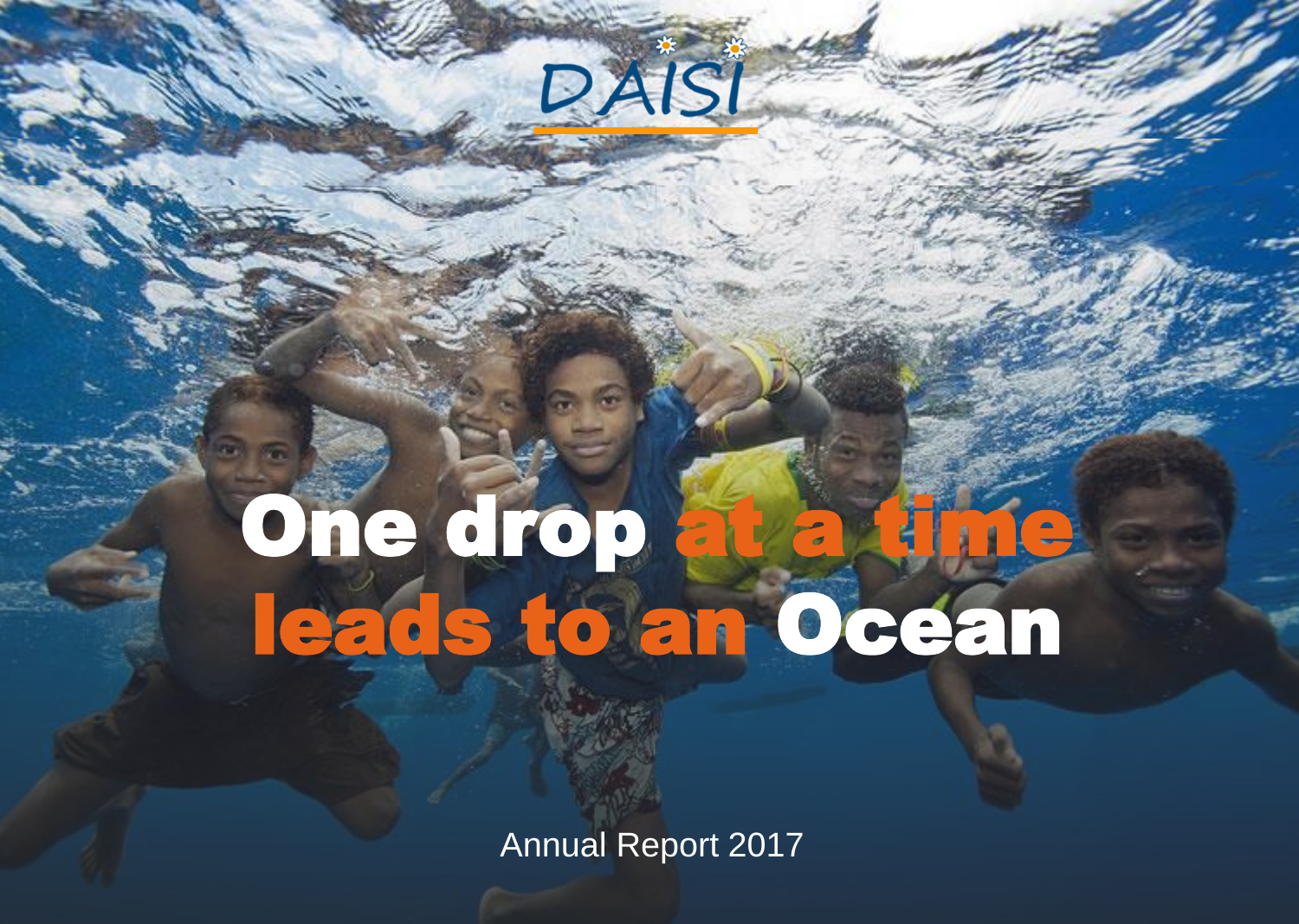

#### **Head Office** Shop 1, Ground Floor 38 Pacific Hwy St Leonards NSW 2065

**Mail address** DAISI PO Box 679 Crows Nest NSW 1585

#### **Unincorporated charity** DAISI is a not-for-profit, Unincorporated Company.

Board Members are our current Directors. Registered charity with the Australian Charities and Not-for-Profits Commission (ACNC) from 26 January 2016.

#### **Tax concessions and fundraising**

Endorsed by the Australian Taxation Office as:

- a Deductible Gift Recipient (DGR); and
- an income tax exempt charity (holding tax concessions and exemptions relating to income, goods and services, and fringe benefits taxes).

#### **Accreditation**

A registered Not-for-profit charity with the

Australian Charities and Not For Profits Commission (ACNC).

#### **Feedback and complaints**

Feedback on this report and on our operations and conduct more generally can be sent to staff@daisi.com.au or in writing to:

DAISI PO Box 679 Crows Nest NSW 1585

We will acknowledge feedback and give a response. Complaints relating to a breach of the ACFID Code of Conduct can be made to the ACFID Code of Conduct Committee.

#### **About this Annual Report**

This Annual Report covers our activities and performance for the financial year period 1 July 2016 to 30 June 2017.

It is our aim to be as transparent and accountable as possible to our donors and beneficiaries.

For our donors, this is our way of thanking you and showing extreme appreciation for your generosity. It is also our way of showing the importance we place on reporting and obtaining audit of our activities, and satisfying our reporting obligations to all stakeholders, including donors, supporters, volunteers, partners, and everyone that has helped to make it work.

By showing our goals and activities, and high level of accountability with detailed annual reporting, we hope that we can inspire you, and continue to earn the trust that we have been privileged to have received so far.

We have also based this report on certain legal requirements expected of us by the ACNC and expected of all responsible charities according to the Code of Conduct of the Australian Council For International Development (ACFID).

**Dr Tim Nicholson Chair**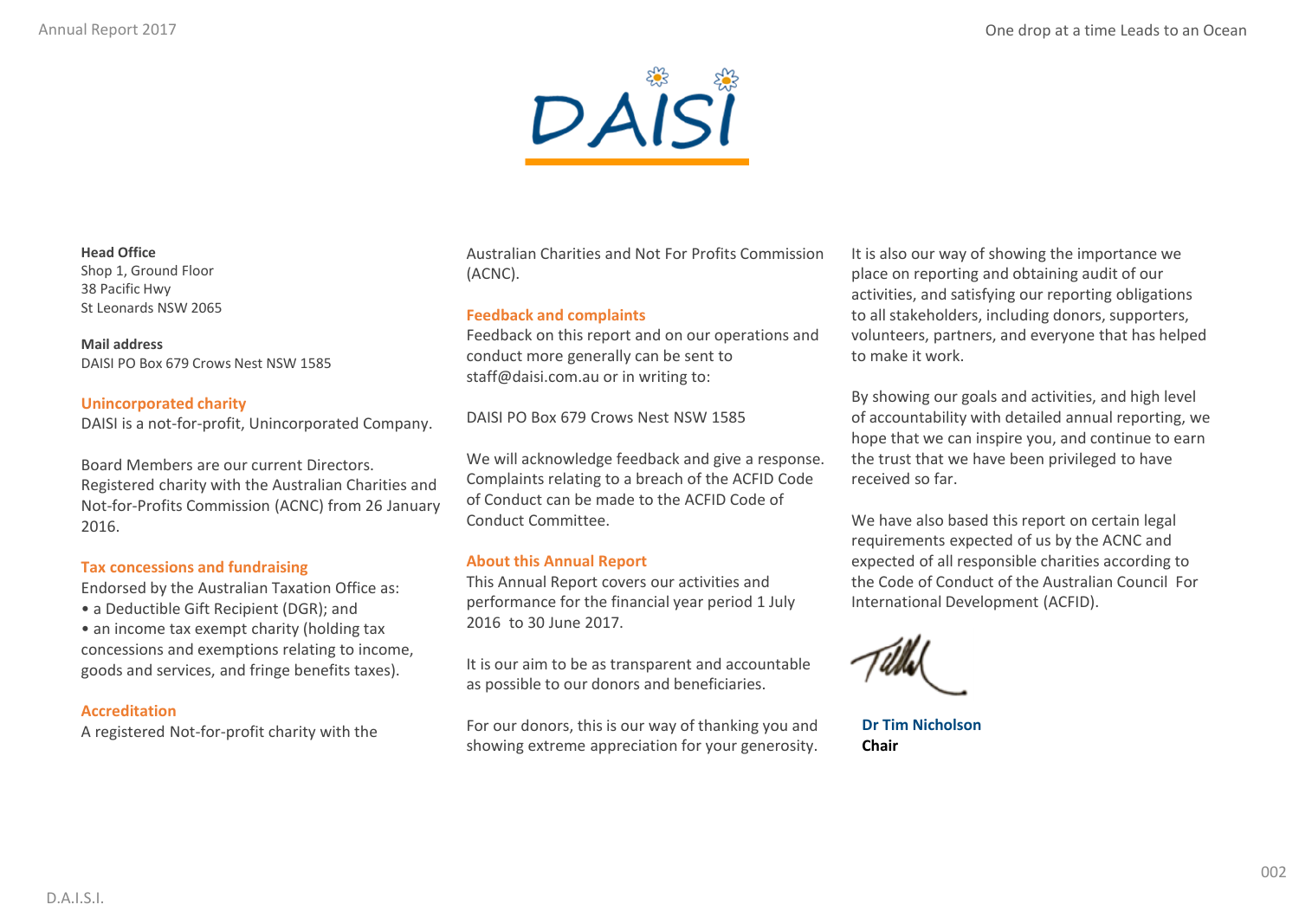## **Contents**

### **One drop at a time leads to an Ocean.**

| <b>Chair's Report</b>                   | 04 |
|-----------------------------------------|----|
| <b>Lasting Change through Education</b> | 05 |
| <b>Teaching Others to Teach Others</b>  | 06 |
|                                         |    |

| <b>Collegiate Cooporation &amp; Collaboration 07</b> |    |
|------------------------------------------------------|----|
| Memorandum of Understanding with                     | 08 |
| <b>Ministry for Health</b>                           |    |

| <b>Projects</b>                        | 09  |
|----------------------------------------|-----|
| Programmes                             | 010 |
| Trips & volunteers this year           | 011 |
|                                        |     |
| <b>Finance</b>                         | 012 |
| <b>How Funds Were Spent</b>            | 013 |
| <b>Statement of Financial Position</b> | 014 |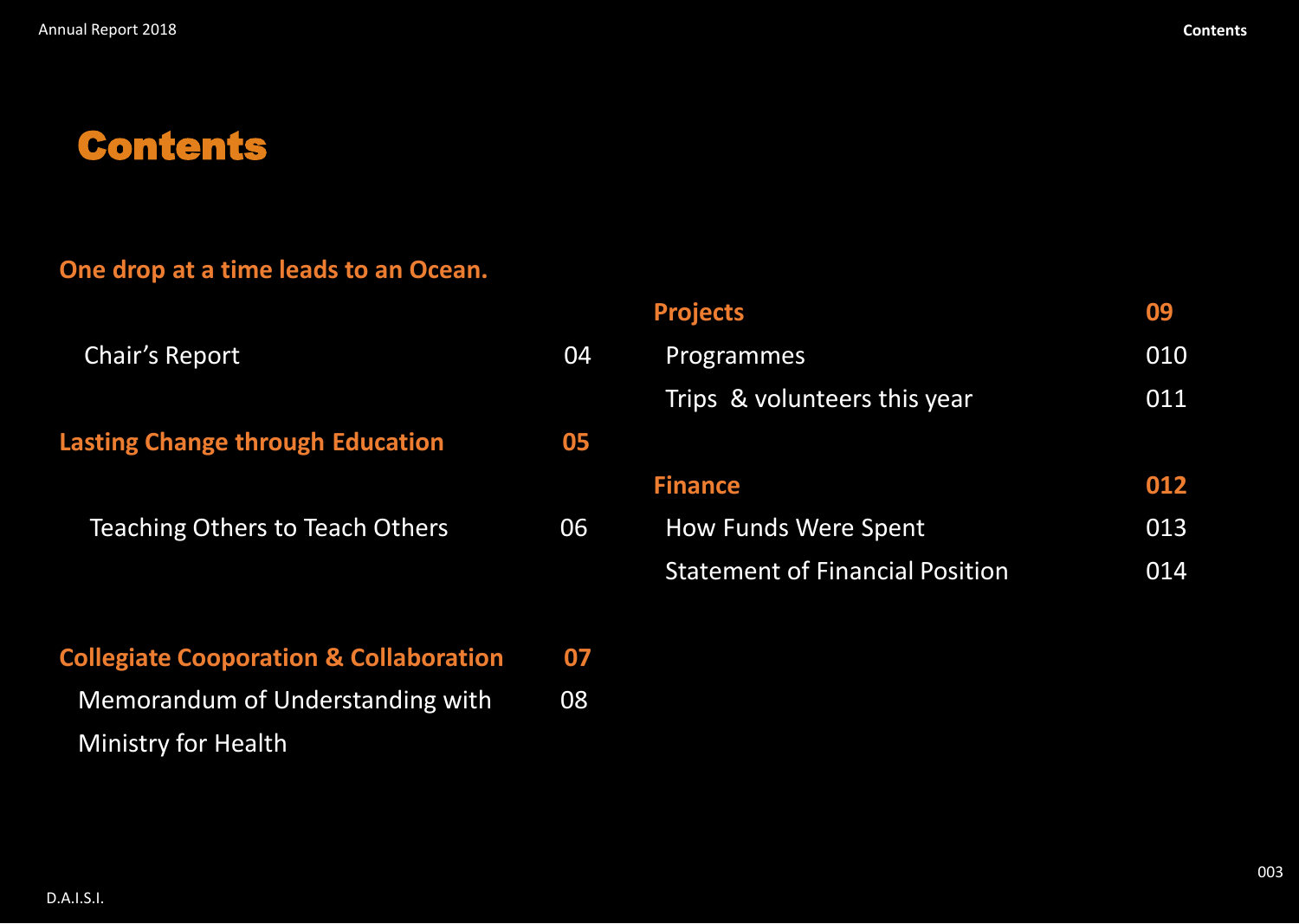## Our Chair's Report



In the two years that I have been elected Chair of DAISI, I have seen the rapid transformation and growth in our membership, and the generosity of my surgical and anaesthetic colleagues has been nothing short of amazing.

#### **Volunteer placements**

This year alone, 93 DAISI specialists and nurse volunteers from Australia and New Zealand

have given their time to work in the Solomon Islands, with over 700 patients screened, and 540 operations performed.

#### **Memorandum of understanding**

Perhaps the most significant of all achievements, is the recent signing of a Memorandum of Understanding (MoU) between DAISI and the Solomon Islands Ministry for Health. This MoU allows for delivery of volunteer services in each of the provinces of the Solomon Islands, in support and collaboration with the Solomon Islands Ministry for Health, in a coordinated manner with a degree of expectation and accountability between both parties on shared projects. This recent achievement will pave the way for hopefully many more shared DAISI missions with the Solomon Islands Government Ministry for Health.

#### **Laparoscopic Training**

Laparoscopic surgery was first introduced to the National Referral Hospital (NRH) in February this year, by a team of colorectal surgeons with a second workshop in April run by Sydney surgeon Prof Charbel Sandroussi. A third laparoscopic workshop was conducted in June. Local surgeon Dr Scott Siota and his registrars are now doing diagnostic laparoscopy and laparoscopic appendicectomy independently, which is a great achievement when you consider the improvisation required.

#### **Medical Student Rotations**

DAISI has been able to coordinate many international medical students to attend placement at a number of hospitals in the Solomon Islands. These

rotations are a real eye opener for medical students, and can be quite a life and career-changing event. Medical students also provide invaluable support to these medical and surgical missions, which often have a skeleton crew that is worked to the bone.

#### **Donations**

Although DAISI has not actively sought funding, this year has seen a dramatic rise in donations. Many thanks to Dr Veral Vishnoi, from Hunter Resident Medical Officer Association (HRMOA) in Newcastle who along with three colorectal surgeons from the area, was able to raise \$7500 from their fund raiser in August 2017. Special thanks also goes to Olympus and the numerous hospitals that have donated medical and surgical equipment, with particular mention to Mater, Hurstville and Westmead Private Hospitals.

#### **Medical Registration**

From July 2017 DAISI volunteers are exempt from having to pay a registration fee to volunteer in the Solomon Islands.

#### **Charity Ball**

I welcome everyone

#### **Elections**

Sadly, I will be stepping down as Chair at the upcoming elections, as it is time for new candidates to rise to the occasion. I will however remain involved as an active member for the foreseeable future. I would like to offer my gratitude to the support of Gary McKay. His unlimited enthusiasm and hard work for the DAISI cause is inspiring, and I look forward to continued collaboration with him in the future. Thanks also to my fellow board members Sepehr Lajevardi and Gareth Iremonger for their contributions.

**Tim Nicholson Chair**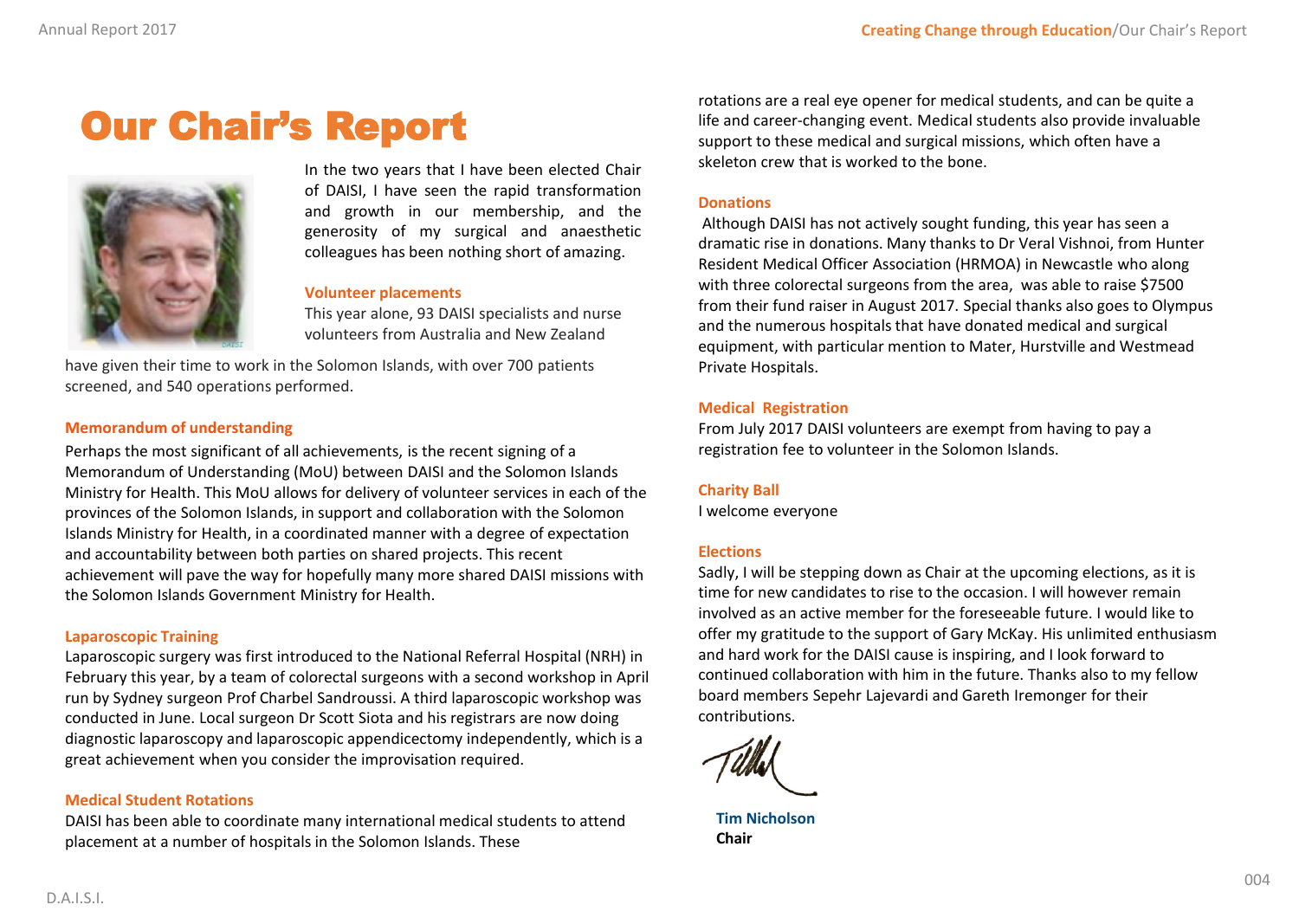## Lasting Change through Education

Annual Report 2017

Doctors Assisting In South-Pacific Islands

(D.A.I.) 5 (D.A.I.) 5 (D.A.I.) 5 (D.A.I.) 5 (D.A.I.) 5 (D.A.I.) 5 (D.A.I.) 5 (D.A.I.) 5 (D.A.I.) 5 (D.A.I.) 5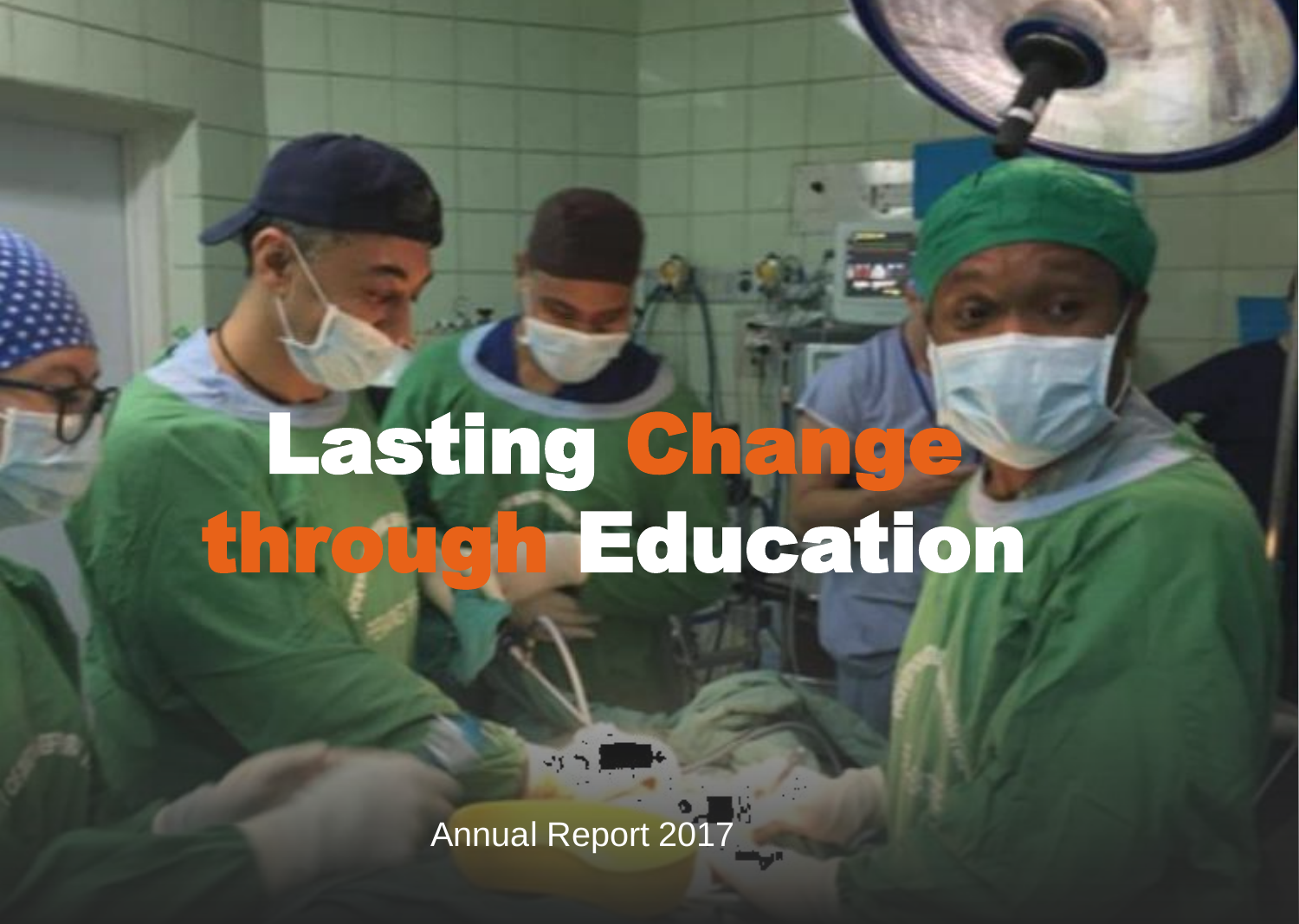## Teaching others to teach others

**I have had the good fortune of a long prosperous career in surgery, and became acquainted with DAISI, only in the last two years, where I accompanied three surgical missions to Munda, Gizo and Taro hospital**

Throughout my career, my emphasis and priorities have changed significantly. Now that I'm approaching the end of my career, the importance of making a lasting difference beyond what I myself alone can achieved is becoming all the more clear.



*Dr Santee Santhanam teaching simple lipoma excision at Gizo hospital, Western Province of Solomon Islands.*

During my time in the Solomon Islands, the desperate need for teaching became abundantly clear to me. With a rapid rise in the number of medical graduates arriving from overseas training from Fiji, Papua New Guinea and Cuba, the landscape of the medical workforce in the Solomon Islands is changing, rapidly, perhaps faster than is manageable. It was not uncommon for the OT theatre to be so filled with so many registrars that there was standing room only, as each attempted to get a glimpse of the first laparoscopic cholecystectomy they had seen. This pure, youthful inquisitiveness took me back in time to memories of my own training as a young surgical trainee, and those memorable events where I felt privileged as a student to be one on one with my senior surgeon as he would share the skills of his craft with me. Realising how impressionable and respectful junior trainees are when they are thirsty for learning, emphasises what an incredible privilege it is to be able to teach surgery to them, knowing that these students will in turn develop and mature, and eventually teach others. This catalytic process could see an entire nation such as the Solomon Islands, have ten, or twenty or even one

hundred well trained surgeons over a short period of time.

The biggest challenge is to cultivate and prepare the Solomon Islands medical workforce with suitably skilled doctors that stay in the Solomon islands, in turn teaching others, and resisting the brain drain, and lure of endless possibilities that the "West" has to offer. I believe DAISI's ethos of training doctors and surgeons locally is very important in this regard.

The inclusion of medical students on DAISI visits is also vital and should not be underestimated. They should always be supervised and their role mainly observational.

The teaching of overseas medical students should never be at the expense of not teaching local medical students and doctors. But usually the two are mutually possible. Medical students also bring with them a youthful eagerness to these trips. As an older fella, prone to the occasional melancholy, there is nothing better than a throng of medical students asking questions inquisitively to pick up the overall morale in the operating theatre



Surgical Registrar Dr Clayton Siosi practicing laparoscopic surgery.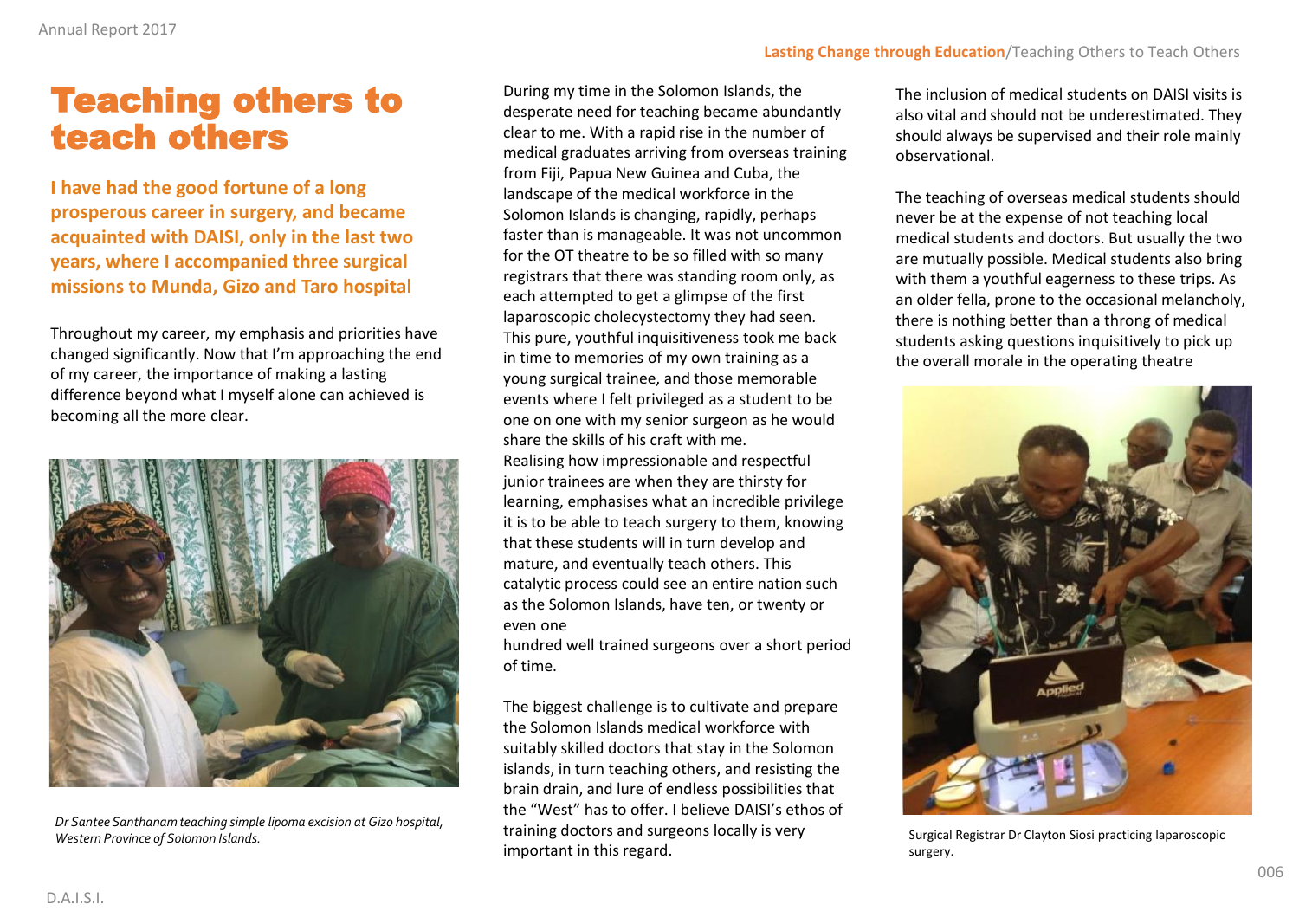## Collegiate Cooperation & Coordination

Annual Report 2017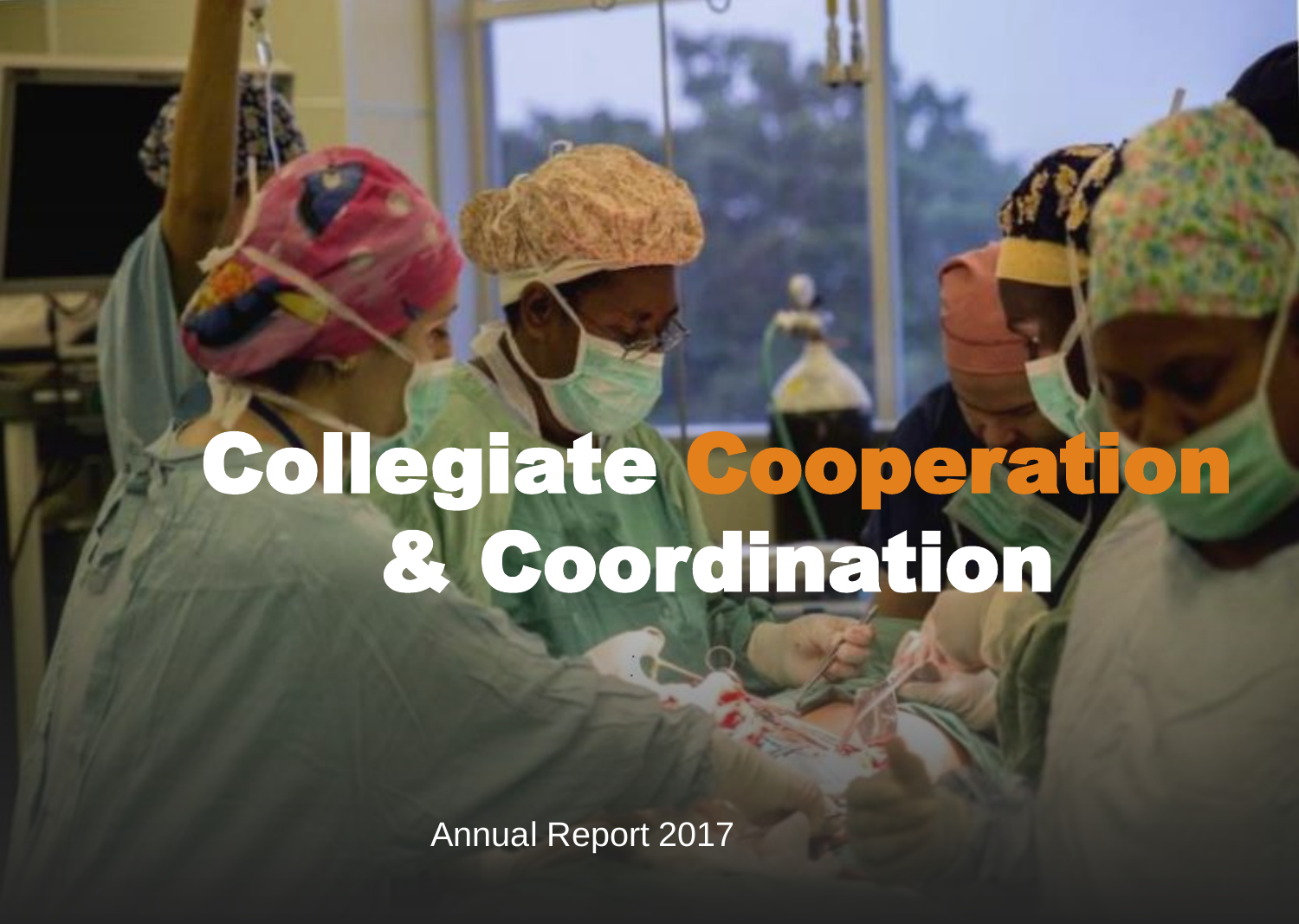## Memorandum of Understanding with Ministry for Health

**In July 2017 a Memorandum of Understanding (MoU) was signed between the Solomon Islands Ministry for Health and DAISI. This paves the way for a more cooperative collegiate and coordinated approach to future DAISI visits to the Solomon Islands.**



Dr Stephen Smith, Dr Robert Winn, Honorable Health Minister Dr Tautau Agikimua Kaitu'u, Dr Matt Rickard, Dr Rooney Jagilly, Dr Gary McKay, Dr Mark Lucey & Dr Eric Yip at dinner in Honiara in February 2017..

Core to this MoU is an understanding that all activities between DAISI and the Ministry for Health represent a joint partnership. The overall aim of this partnership and role of DAISI is to provide assistance where it is needed, mostly in the form of specialist services, but also the donation of surgical equipment. A major emphasis of this MoU is thre training of doctors in allied health care workers in the Solomon Islands.

DAISI volunteer Nili Hali, a lawyer who drafted the MoU believes that "charities cannot be effective working in isolation and cannot achieve lasting change without working with and alongside a country's existing government and infrastructure where education is it its core".

By working with the Solomon Islands Ministry for Health in all future programs, there will be a shared sense of responsibility for the planning, implementation, and success or failure of projects.

Chair of DAISI Dr Tim Nicholson, believes this shared approach will lead to improved organization of DAISI visits, with greater ownership and therefore involvement of local



Plastics registrar Dr Sepehr Lajevardi and Co-Founder of DAISI is excited about the future prospects of this MOU..



Visiting Gynaecologists Dr Alan Tong and Dr Araz Boghossian have been amazed at the quality & coordination of Gynae projects since the signing of an MoU.

doctors in a country where a lot of medical aid has been doctors supplied by NGOs (most with religious affiliation) the Solomon Islands has had to accept the good and bad of charities in their country. With a rapidly growing medical workforce, largely due to the increased number of Cuban trained medical graduates, the next decade will probably see a shift in the emphasis from charity driven medical aid, to government organized and funded medical aid.

> This is an important step in Solomon Island's strive for self-determination, and non-reliance on charities and overseas aid.

In fact the eventual aim of organizations such as DAISI, should be to support the local government process, so much that in time, DAISI's own existence is no longer required.

"By making itself redundant, DAISI will have done its job" says DAISI Chair Dr Tim Nicholson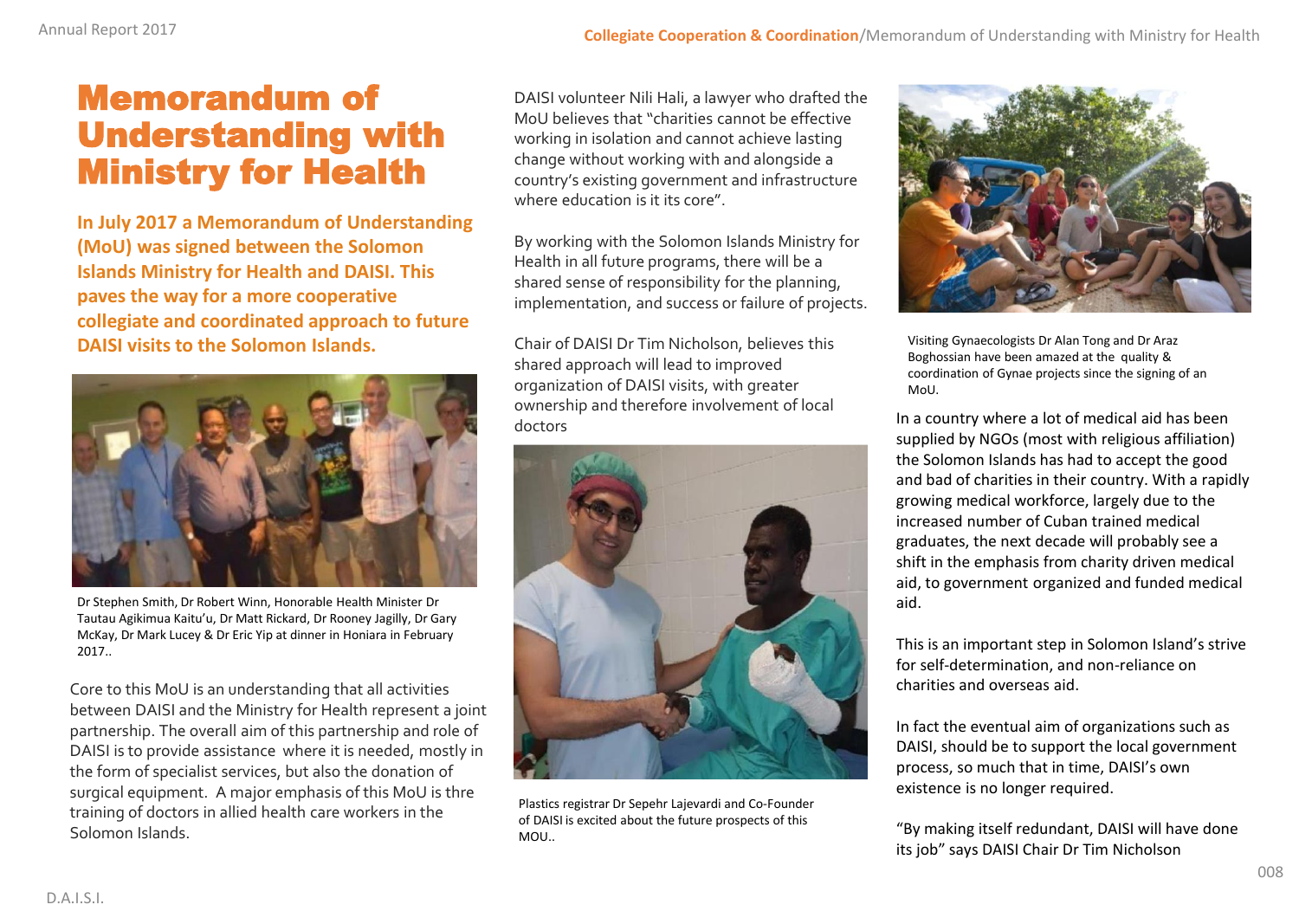Project

Annual Report 2017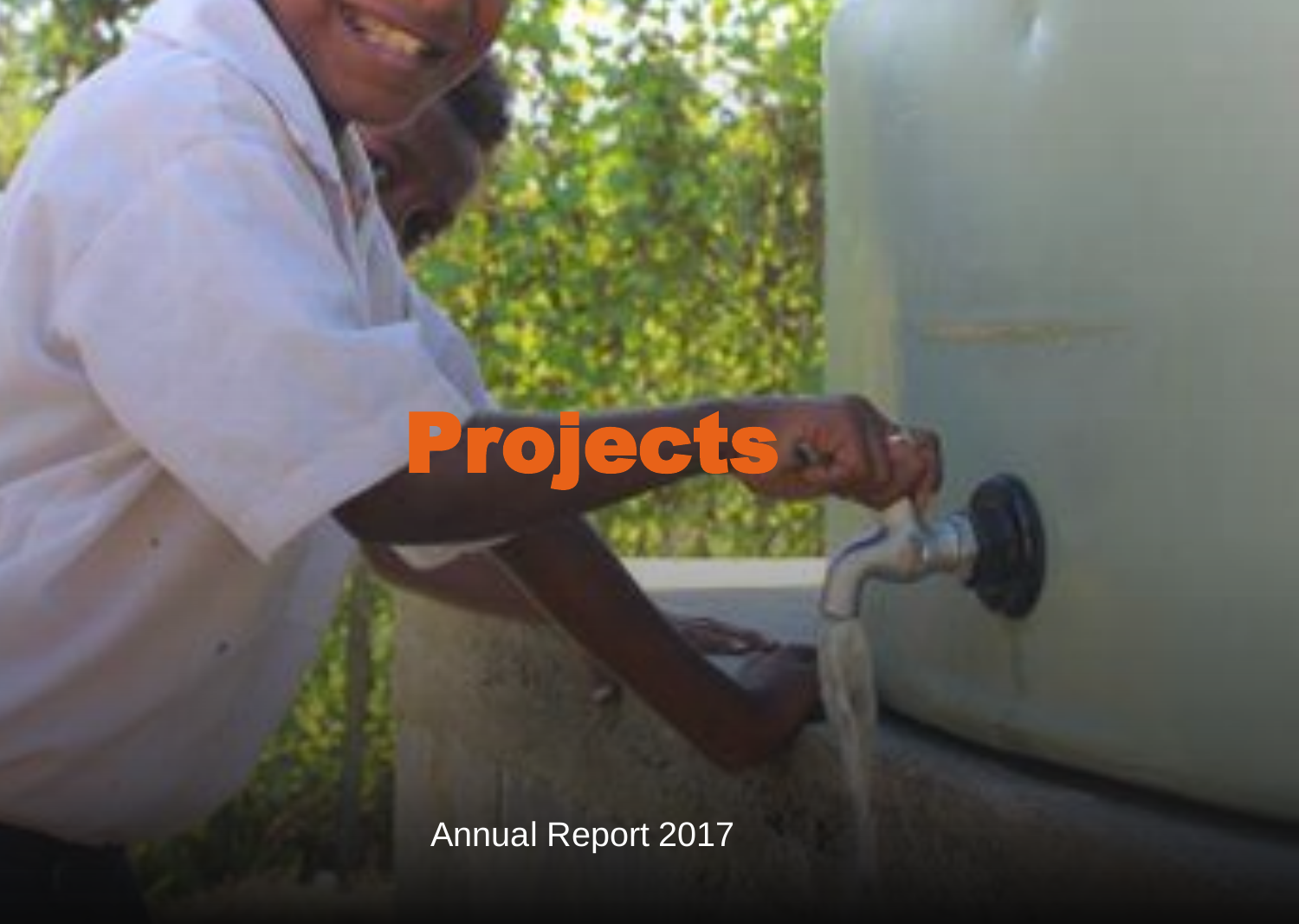

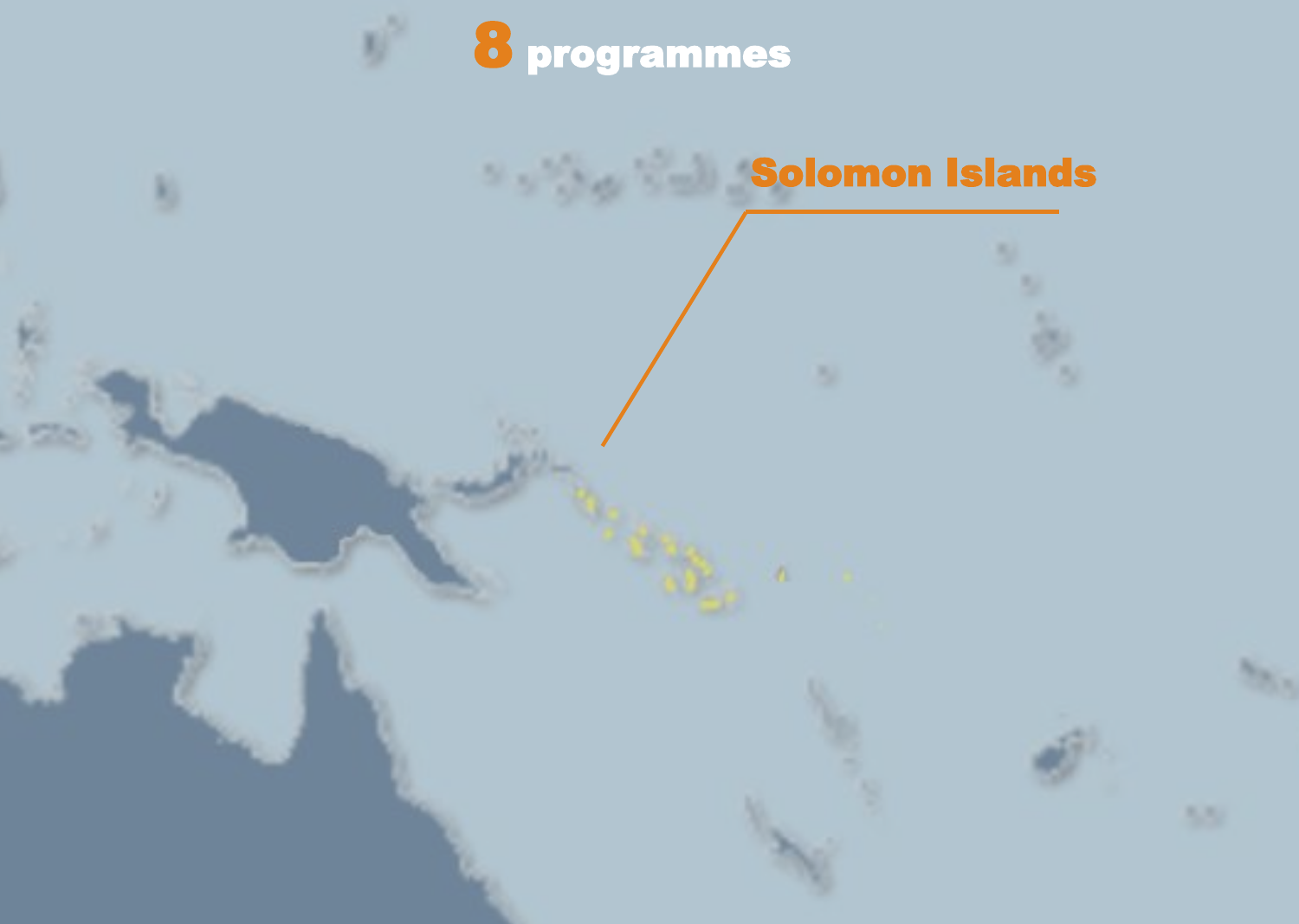

### **Gizo Hospital (Western Province) Solomon Islands**

 **Buala Hospital, (Isabella Province) laparoscopic gynaecology (Gizo) general surgery, plastics & ENT (Gizo) laparoscopic (Honiara) general surgery (Munda) fact finding (Auki) fact finding (Taro) laparoscopic surgery (Gizo)**

(D.A.I.) 111 (D.A.I.) 111 (D.A.I.) 111 (D.A.I.) 111 (D.A.I.) 111 (D.A.I.) 111 (D.A.I.) 111 (D.A.I.) 111 (D.A.I

5.5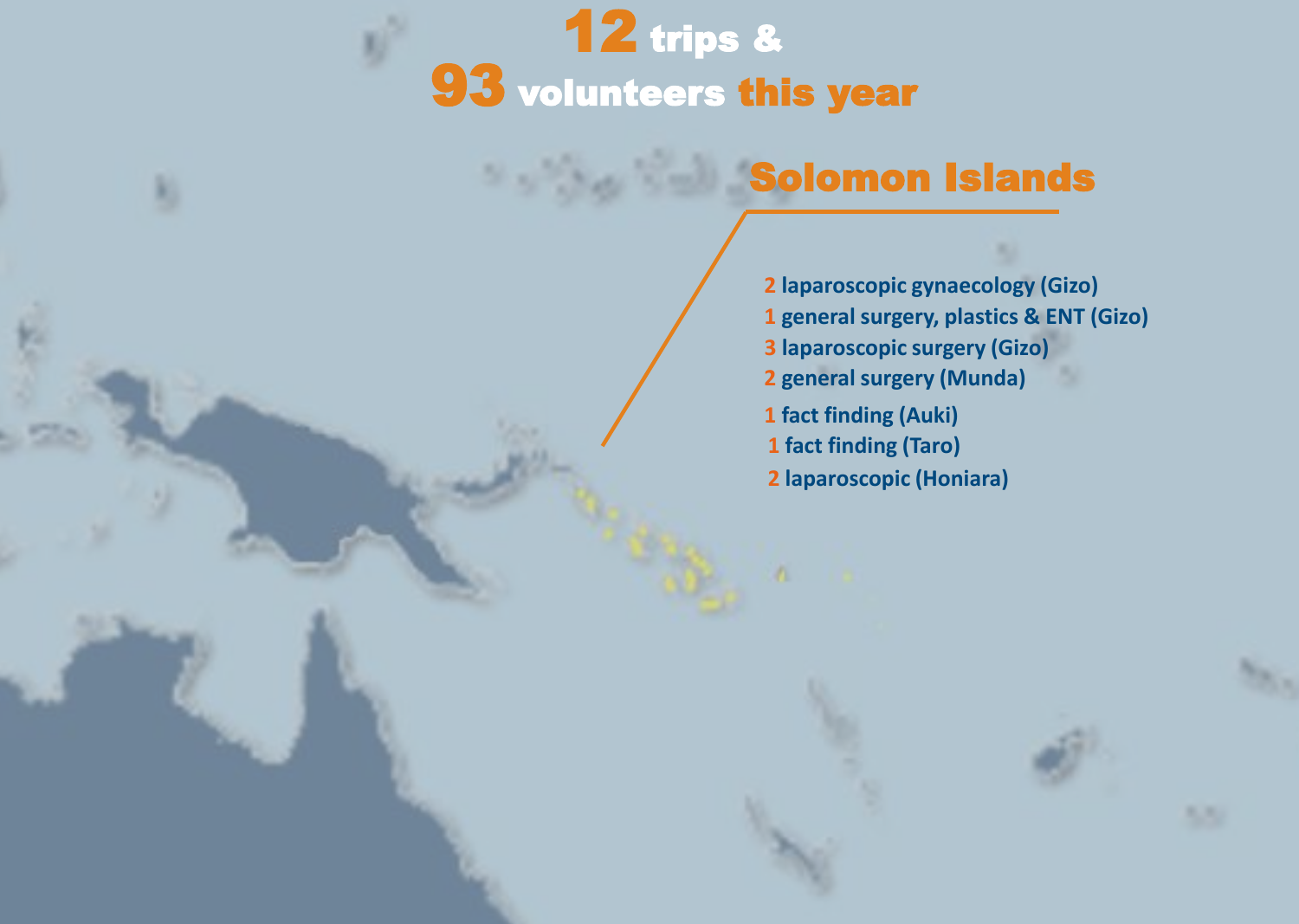## ance

Annual Report 2017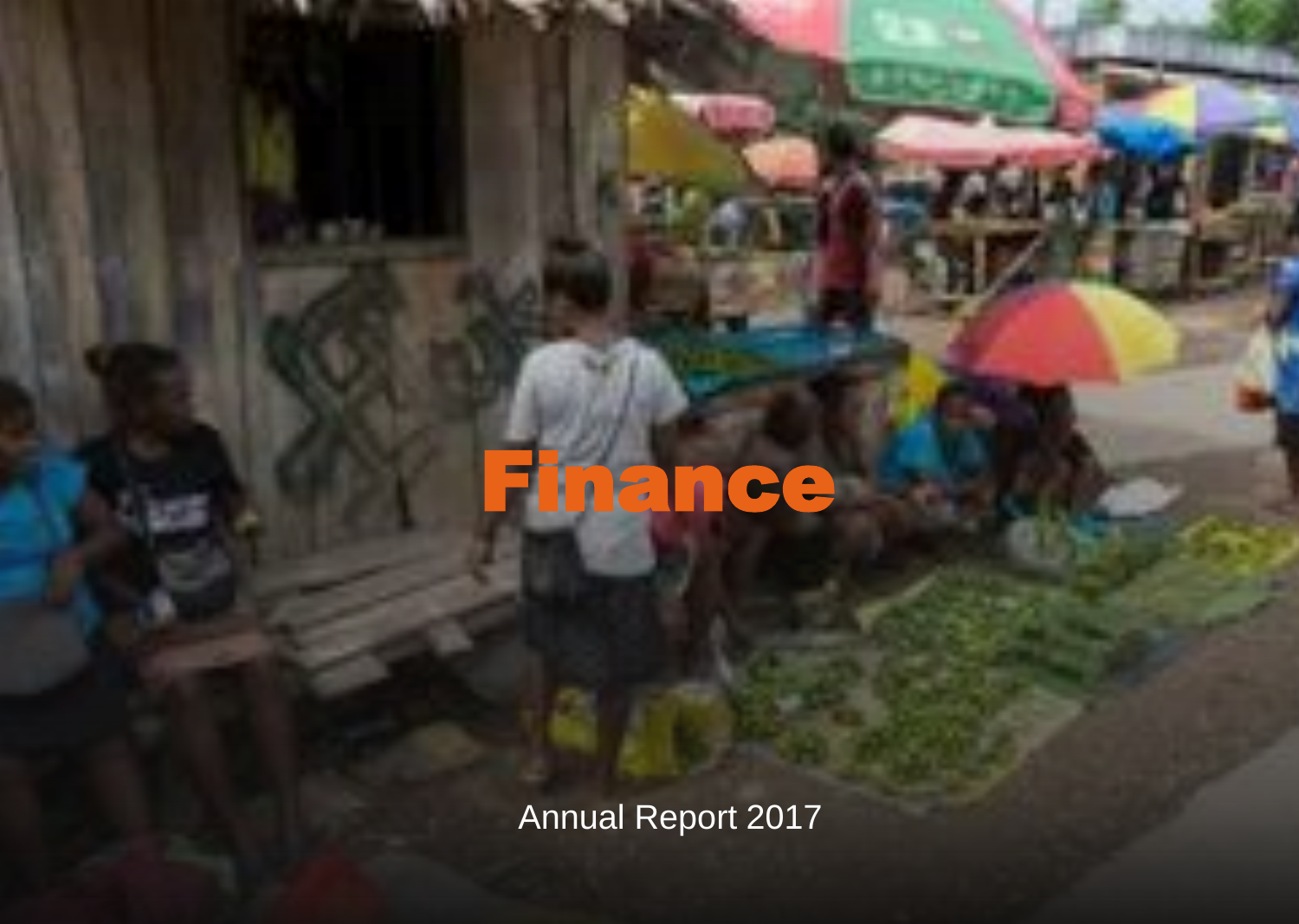## How Funds Were Spent (2016/2017 Financial Year)





- Development Programmes South-Pacific
- **Fundraising**
- **Administration**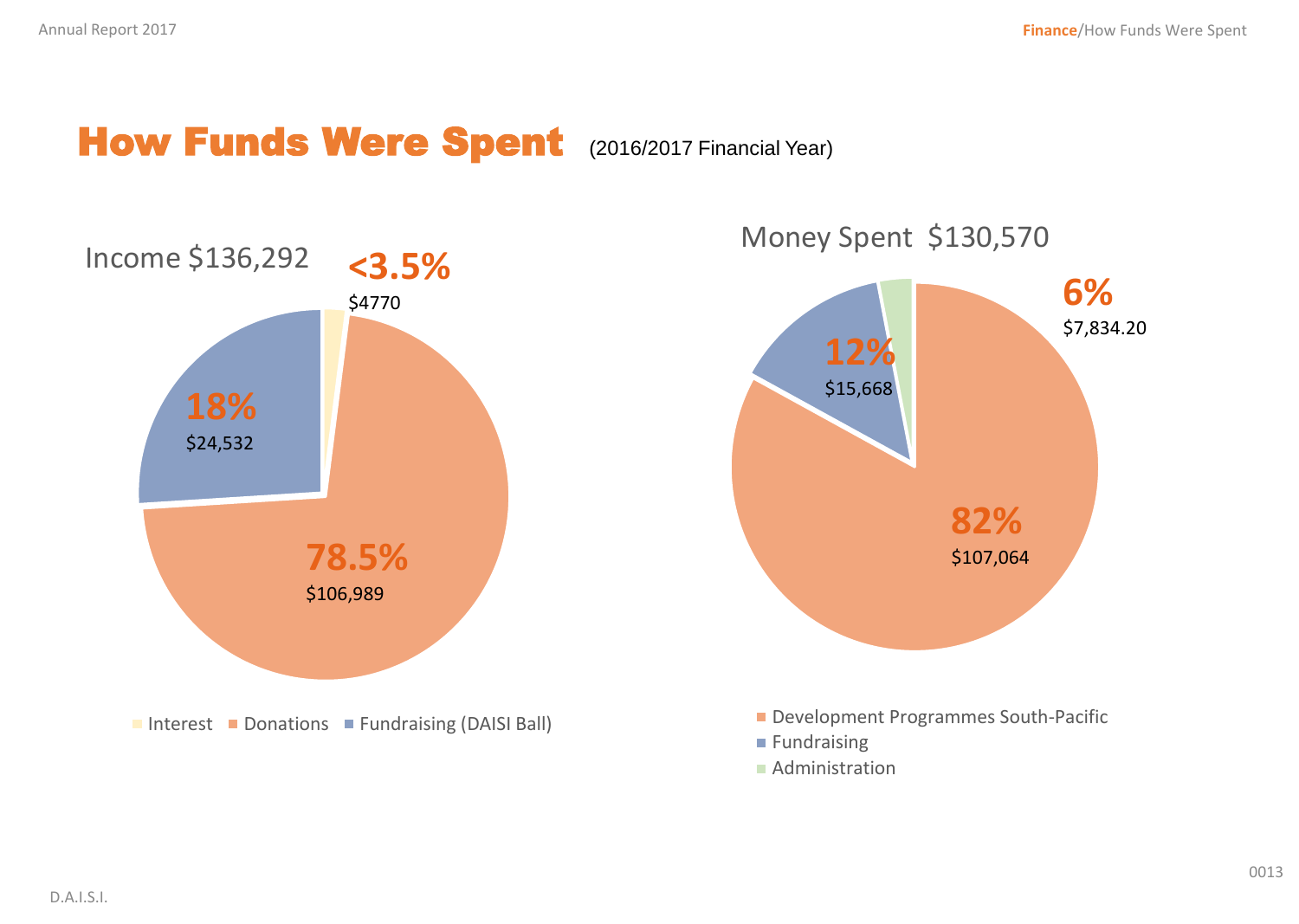## **Statement of Financial Position (End 2016/2017 Financial Year)**

| <b>Total Assets</b>    | \$5,722.00 | $[1]$ |
|------------------------|------------|-------|
| <b>Total Liability</b> | \$0.00 [2] |       |

1. At end of financial year 30<sup>th</sup> June 2017 DAISI had no liability 2. At end of financial year 30<sup>th</sup> June 2017 DAISI had total assets of \$5,722.00